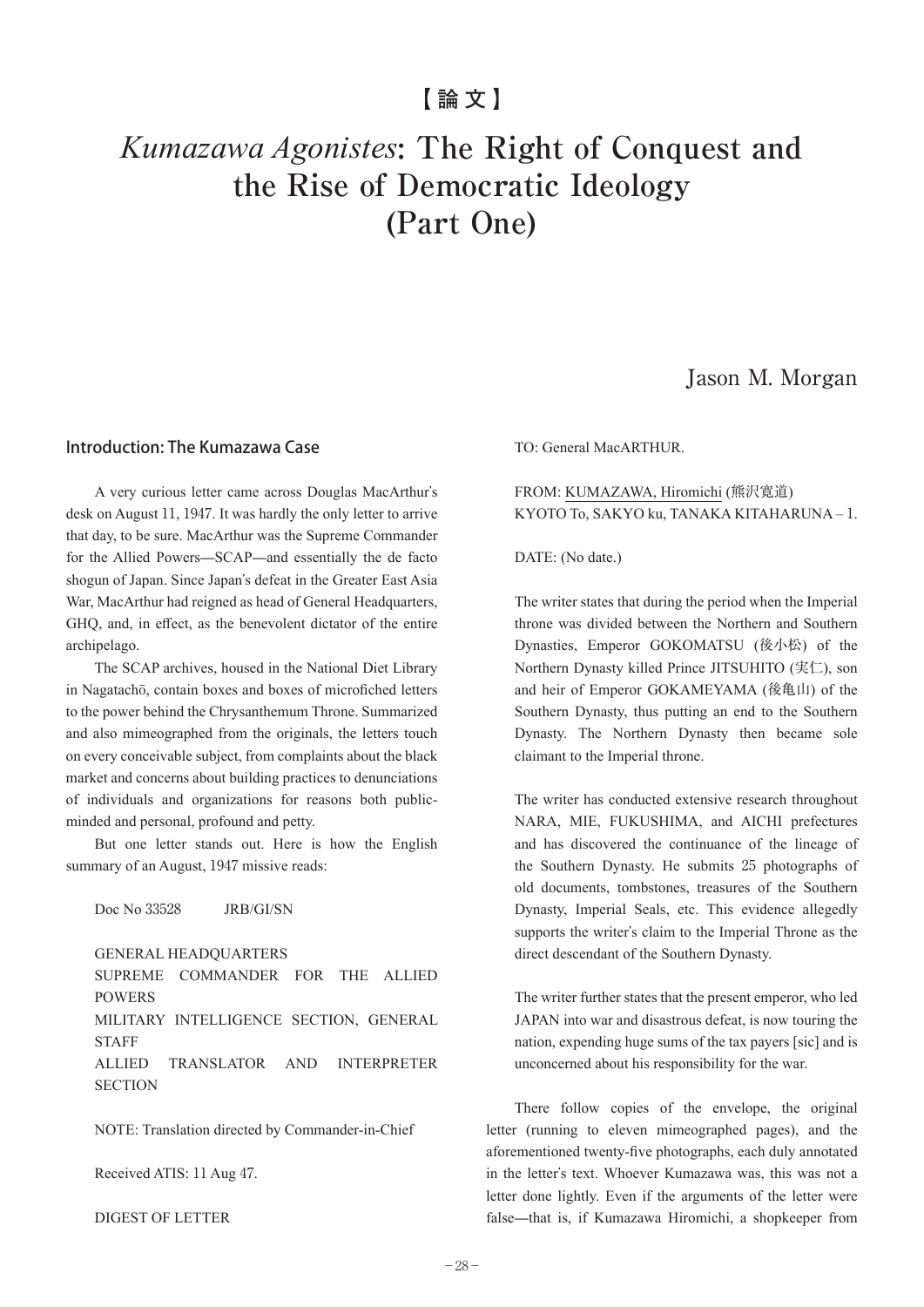Nagoya, was not really the legitimate heir of the Southern Dynasty, or, even if he was, if the Southern Dynasty was not the legitimate claimant to the Chrysanthemum Throne— Kumazawa seemed to be convinced of the legitimacy of his claim. 1

Indeed, shortly after sending the letter to Gen. MacArthur, Kumazawa visited Niigata, where he repeated the gist of what he had conveyed to GHQ. This was part of a nationwide tour on which Kumazawa was embarked, timed to coincide with the tour of the Shōwa Emperor organized by the Occupation authorities to help buttress his popular standing and thereby cement MacArthur's dual decision to maintain the imperial system while also democratizing Japan. The Kumazawa shadow-tour was also part of Hiromichi's ongoing fight to have his claims recognized and himself installed on the Chrysanthemum Throne, a fight which would culminate in a lawsuit filed in 1951 in Tokyo District Court seeking to have the Shōwa Emperor de-recognized as the legitimate sovereign of Japan. 2

Kumazawa was not alone in his criticism of the Emperor. In a famous incident from May of 1946, a Communist named Matsushima Matsutarō (1915-2001) had appeared in a crowd in Tokyo with a sign on which were written, front and back, messages mocking the Emperor and criticizing him for eating well while regular people starved to death. Matsushima was brought up on charges of *lèse-majesté*, but SCAP officials forced the reformulation of the charge to defamation on the grounds that the Emperor should not receive special legal treatment. <sup>3</sup> Nor was Kumazawa alone in claiming to be the legitimate emperor—as many as eighteen other men claimed during the early postwar years to be the real heir to the throne.<sup>4</sup>

What makes Kumazawa's case noteworthy, in part, is its prominence. He was by far the most famous, or infamous, person in living memory to attack the legitimacy of the reigning sovereign by claiming to be the real Emperor himself. But this prominence had an equally noteworthy reaction, for Kumazawa, although the object of curiosity among many people in Japan, was also subjected to intense scorn. Kumazawa was an amusing sideshow for some, but overall his appeal to the man and woman in the street fell disastrously flat. In stark contrast to Kumazawa, the real Emperor was really and truly popular, a fact that played into MacArthur's plans to use him to build political stability in the country MacArthur was ruling. Kumazawa failed to enlist even a fraction of that kind of popular regard.

Many could not contain their contempt for Kumazawa and took to the papers to vent it. For example, SCAP archives contain an English translation of a letter sent by a certain Izumo Asahi <sup>5</sup> to the *Jiji Shimpo* newspaper, apparently in early September of 1947 (right after Kumazawa sent his letter to GHQ), which began:

A person named Emperor KUMAZAWA came to Niigata City on the  $22<sup>nd</sup>$  [of August, 1947?] and stated the socalled ʻlegitimacy of the Southern Dynasty'. He said, ʻI have not renounced the throne but leave the judgement to the people's free will,' or ʻI do not have any personal feelings toward Hirohito but I may allow him just to see me.' How audacious he is!

"The people are laughing at you," Mr. Izumo declared in his missive to the *Jiji Shimpo*. His opinion was widely

<sup>3</sup> See Yokosaka Kenji, "Tennō to fukeizai," in *Kenpō hanrei hyakusen* II, no. 5 (Yuhikaku, 2007).

<sup>5</sup> The handwriting of this name is not entirely clear in the original.

<sup>&</sup>lt;sup>1</sup> The debate over the legitimacy of the current Northern Dynasty line has largely gone into abatement in recent decades, but it remains substantially unresolved. See, e.g., Shimura Kunihiro, ed., *Tennō kōzoku rekishi densetsu daijiten* (Tokyo: Bensei Shuppan, 2008), Nitta Ichirō, *Taiheiki no jidai* (Tokyo: Kōdansha, 2001), Fujii Jōji and Yoshioka Masayuki, eds., *Go-Daigo tennō jitsuroku*, vols. 1 & 2 (Tokyo: Yumani Shobō, 2009), Fujimaki Kazuho, *Wagahai wa tennō nari: Kumazawa tennō jiken* (Tokyo: Gakushū Kenkyūsha, 2007), Yamaji Yūichirō, *Gonanchō saihakkutsu* (Tokyo: Soubunsha, 2003), Yamaji Yūichirō, *Nanchō: saigo no shōgen* (Tokyo: Choeisha, 2008), and Murata Masashi, *Nanbokuchōron* (Tokyo: Shibundō, 1959). Murata comes down hard on Yoshida Chōzō, Kumazawa's shadowy champion (and possible communist provocateur), agreeing with his mentor Watanabe Yosuke (1874-1957) that the Kumazawa genealogy Yoshida had produced was "utterly baseless, and predicated upon a mistaken reading" of other documents. (Murata, *Nanbokuchōron*, op. cit., 260-61, citing Watanabe Yosuke, "Keizu no gisaku ni tsuite: Kumazawa tennō, Sakamoto tennō ryō keifu no bakugeki," *Nihon Rekishi*, no. 35 (April, 1951). Undaunted, Yoshida published the next year *Kiku no kāten wo hiraku: Shin tennōron* (Tokyo: Chiyoda Shoin, 1952), which contains two photographs: "Kumazawa tennō" and his family, as well as a photograph of the Imperial Family, to the leader of which Yoshida refers as the "Ashikaga tennō". George Sansom writes, "Viewed in the light of subsequent events, the struggle between the two Courts [i.e., Northern and Southern] failed to decide the issue of legitimacy. It has never been settled." *A History of Japan, 1334-1615* (Stanford: Stanford University Press, 1961), 118.

<sup>&</sup>lt;sup>2</sup> The lawsuit was dismissed, both on first instance and on appeal, on the grounds that the constitution of Japan does not provide for conducting trials of the Emperor.

<sup>4</sup> See Hosaka Masayasu, *Tennō ga jūkunin ita: samazama naru sengo* (Kadokawa Bunko, 1995).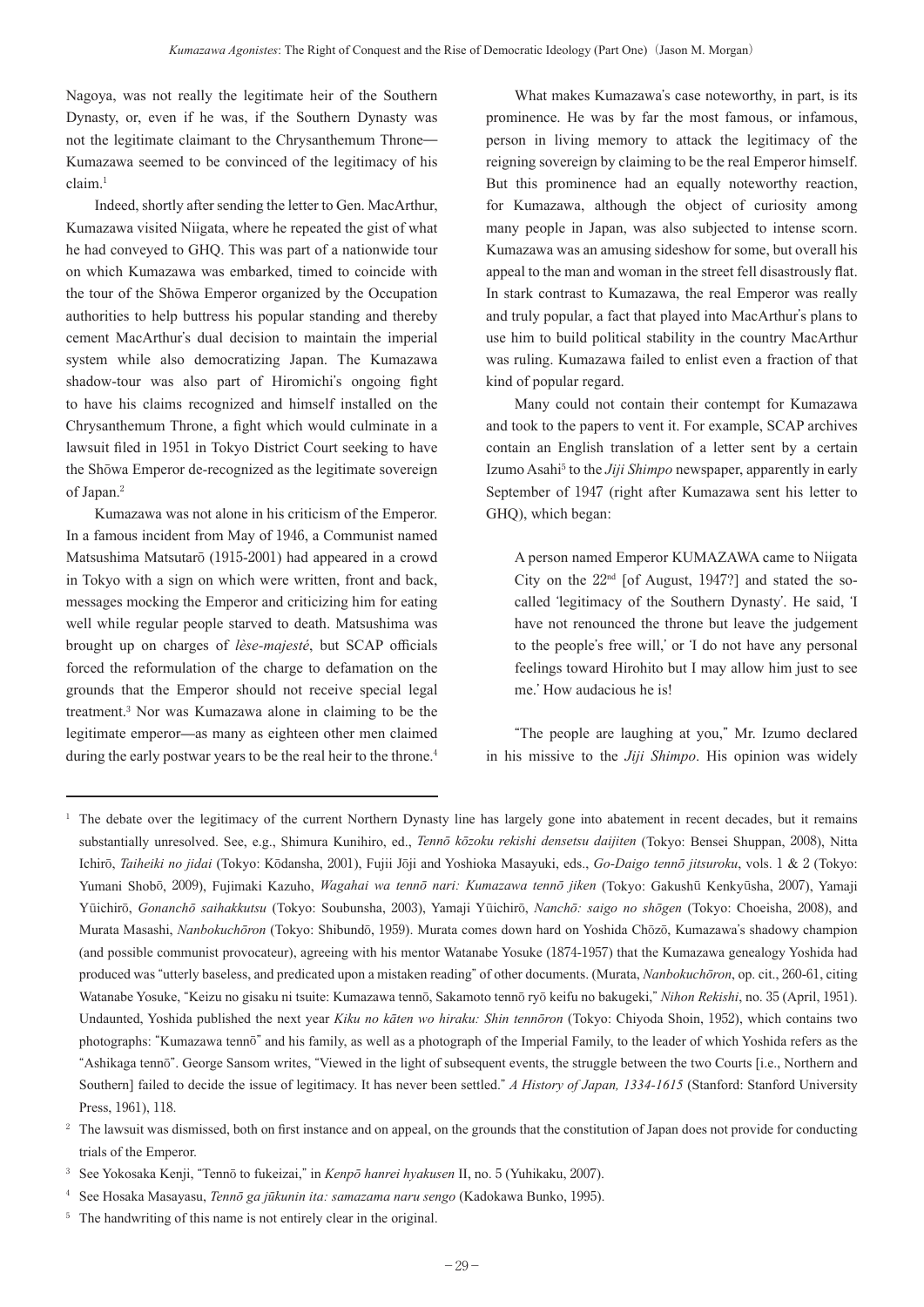shared. As the realities of postwar life, and the return to power geopolitics with the outbreak of the Korean War in 1950, set in, Kumazawa's odd star faded rapidly from view. He is now almost completely forgotten, only rarely appearing in scholarly monographs as, at most, a footnote in a section on postwar Japanese legal history. 6

## The Right of Conquest and the Pre-Modern Japanese Past

Setting aside the question of whether Kumazawa really was the legitimate heir to the Chrysanthemum Throne, however, as well as the historical importance (arguably very slight) of his public relations and legal campaigns during the immediate postwar, there is something abidingly unsettling about Kumazawa, both the legacy that he represents (or at least claims to have represented) and the questions that that legacy raises about legitimacy in general. Kumazawa, in his tragicomic way, interrogates the right to rule over given territories and populations and the uneasy relationship between the scepter and the sword, a relationship that has changed over time, in many ways, but in many ways also remains unaltered from time immemorial. Whether Kumazawa really was the emperor or not, his case unsettles many of our assumptions about current political rule. In short, Kumazawa's antics dredge up the often inconvenient facts of history. Chief among these is the right of conquest.

Many have argued that conquest is the most basic form of politics. The predecessors of the Japanese Imperial Line were no exception to this often-stated rule. The earliest Japanese rulers had been as the early kings of Europe: conquerors who led troops into battle but who administered territory loosely, lacking the apparatus of the modern state as well as the technology—such as writing and printing—to form a bureaucracy and impose systematic order on a realm. But there is an important difference, too. Japanese emperors, from the beginning, were unlike European kings in that the former were also high priests—more than that, descended from the gods, as was also said of Egyptian pharaohs and Greek heroes. <sup>7</sup> As such, Japanese emperors held more than just terrorizing dominion over those under them. They had a charism of rule that went far beyond the subjugation of rivals at the point of a sword. This charism allowed the emperors to

shift back and forth from active to passive rule, and it is one such shift in particular that forms the basis of Kumazawa's claims, and which puzzles us today as to the real nature of legitimate government.

But in order to get a proper understanding of Kumazawa's plaint, we must first go back to a time before this shift occurred. During the Heian Period, the Japanese emperors, formerly compelled by an elaborate network of taboos to abandon capitals and establish new bases of government whenever a reigning emperor died, settled into a fixed capital city, Heian-kyō (today's Kyoto), where they oversaw a cultural flourishing rarely equalled elsewhere. The key to this highlydeveloped civilization was the political passivity of the Imperial Household, the emphasis on religious and cultural pursuits, and the near-total abandonment of the active mode of sovereignty. <sup>8</sup> During this period of the flowering of the arts and climaxing of the aesthetic sensibilities of the Imperial Household and associated nobles, security was farmed out to provincial police. When order broke down in Heian-kyō and these armed forces began to war with one another, a long season of civil war ensued and the old Heian halcyon days were lost. The emperors remained passive cultural figures, and retained their religious authority and courtly dignity, but they had become captives of the warlords. Real power lay with the Minamoto clan, warriors who had defeated their rival, the Taira, and instituted martial law in 1192 in a new political capital, Kamakura. By an odd right of half-conquest, military leaders had seized the realm but left the charism of religious and spiritual rule untouched. The emperors were kept in a gilded cage inside the palace grounds, and a multigenerational standoff ensued. No warrior dared to have himself crowned emperor in a reigning emperor's place, and emperor dared to try seizing power from the shogun who ruled Japan in his stead.

As is often the case with warlords, the Minamoto were unable to govern the realm they had wrested from the crown. Eventually, the Minamoto were themselves subjected to regency, in the same way that the powerful Fujiwara family had once controlled the Imperial Household from behind the scenes during the Heian by means of marriage politics and courtly intrigue.By a continuation of thissame basic policy, the Hōjō clan, a branch of the Taira family (the Minamotos' mortal enemies), managed to install weak shoguns in Kamakura and

<sup>6</sup> Kumazawa's case was widely covered in the American press at the time, as well, although writers seem to have been conflicted on how to cover Kumazawa—was he comic fool, pathetically delusional, serious rival to Hirohito? See, e.g., Richard E. Lauterbach, "The True Emperor of Japan?" *Life*, vol. 20, no. 3 (Jan. 21, 1946).

<sup>7</sup> On early Japanese kingship, see Kishi Toshio, ed., *Ōken wo meguru tatakai* (Tokyo: Chūō Kōronsha, 1986).

<sup>8</sup> See, e.g., Michitsuna no Haha, tr. Edward Seidensticker, *The Gossamer Years (Kagerō nikki): A Diary by a Noblewoman of Heian Japan*  (Tokyo: C.E. Tuttle, 1973), Ivan Morris, *The World of the Shining Prince: Court Life in Ancient Japan* (New York: Kodansha International, 1964), and Murasaki Shikibu, tr. Arthur Waley, *The Tale of Genji* (Tokyo: Tuttle, 2010).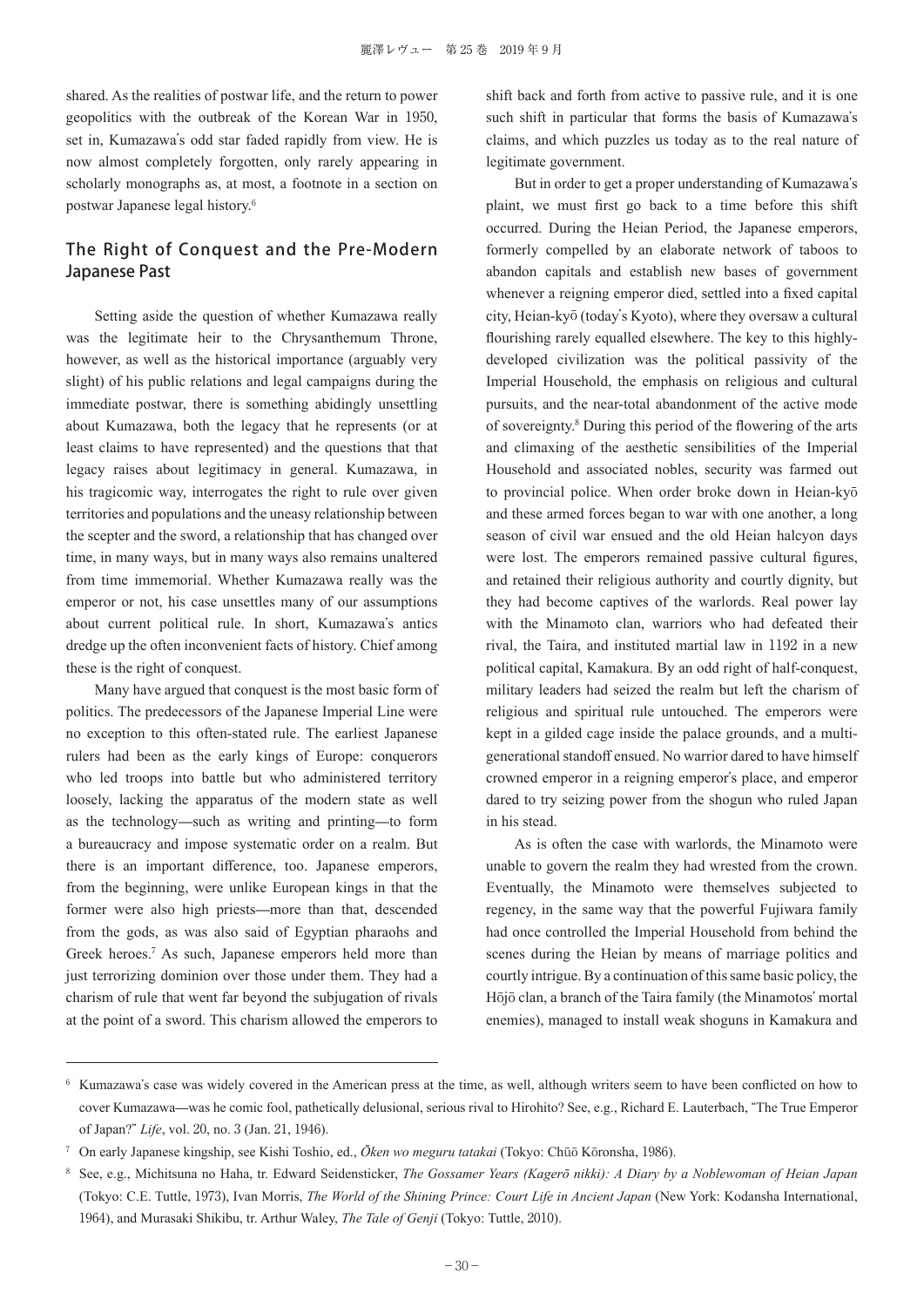also to control the Imperial Household in Kyoto. During the period of Hōjō control, Japanese emperors were intentionally "retired" into cloistered desuetude at a very young age, before they posed any danger of insisting on ruling Japan in their own name. This fear of an emperor switching from passive to active mode was not an unfounded one. Emperor Go-Toba staged a revolt against Hōjō dominance in 1221, and there was no guarantee that another such manly emperor would not again attempt something similar.

The Hōjō managed to keep the chain of emperors weak for almost one hundred years after Go-Toba's attempt to recover full rule in his own person. However, an interruption in the supply of infant heirs to the throne led to the installation of an adult, Go-Daigo, in 1318. Just as the Hōjō had always feared, a determined emperor became a kinetic force for imperial restoration and eventually led an assault on the entrenched Hōjō shadow-usurpers. In the course of the long civil war that followed Go-Daigo's restorationist drive, a rival to Hōjō power, Ashikaga Takauji—a turncoat who had originally been sent to help the Hōjō suppress Go-Daigo's rebellion—saw a chance to become the shogun in the wake of Go-Daigo's salient into Kamakura power.

When Go-Daigo's forces emerged victorious after Hōjō support collapsed, Ashikaga and the many other retainers who had rallied to the imperial cause expected boons for their loyalty, especially in the form of rich estates that the warrior clans had originally stolen from the Imperial Household at the end of the Kamakura. But when it became clear the Go-Daigo had no intention of returning to the former program of submission to samurai control, Ashikaga defected once again, installing a new "emperor" on the throne as a way to reinstate the practice of manipulating pliant emperors into doing the will of the warlords.

Go-Daigo continued to reign in exile, first from the remote Oki islands, and then from Yoshino, in Nara. This situation continued through several generations of emperor and counteremperor—the so-called Southern and Northern Courts—until Go-Daigo's great-grandson, Emperor Go-Kameyama, was tricked into a duumvirate by one of the Ashikaga puppet "emperors" and then betrayed once he had delivered into Ashikaga hands the three sacred treasures (later claimed to be counterfeits) of the imperial line. The Northern Court thus won the protracted civil war by sheer skullduggery. Although the impostor emperor was a member of the Imperial Household, he hailed from a lateral line. The true, patrilineal heirs were—

and are, it has often been asserted—the descendants of Go-Daigo. If such a person could be found, then he would have a much stronger claim to the Chrysanthemum Throne than the "Ashikaga emperor," as Kumazawa derisively called the Shōwa Emperor. Any direct male descendant of Go-Daigo would pose a serious threat to imperial legitimacy.

After the civil war, this issue went into almost complete abatement. For centuries after the Ashikaga betrayal (which ushered in the Muromachi period (1336-1573) of Ashikaga rule), the emperor was, again, under warrior control. The Tokugawa shoguns were no exception, and the Japanese emperors' captive-exalted status continued until Mutsuhito— Emperor Meiji—was installed on the throne by crusading reformers in 1868. But the ghost of Go-Daigo still haunted the Ashikaga line. The new Meiji Emperor's counsellors were fearful lest a rival claimant appear to relitigate the nearly-600 year-old case. This is exactly what happened when Hiromichi's father, Hiroshika, appealed to the Meiji Emperor for redress of his grievances as the legitimate descendant of Go-Daigo. The Meiji Emperor, greatly troubled by these claims, instructed his ministers to deal sincerely with Hiroshika, even ordering that he and his kin be made part of the Imperial Family.<sup>9</sup> But Hiroshika, believing himself to be the real Emperor, and not just a member of the peerage, refused. The Japanese government intervened with a special pronouncement in 1911, but the debate that had been raging prior to that year over the legitimacy of the Ashikaga line continued to simmer.<sup>10</sup> When Hiroshika's son, Kumazawa Hiromichi, made a play for imperial succession after the end of the Greater East Asia War, the old wounds of the Southern and Northern courts opened again and the question of the legitimacy of the Northern line the line that sits on the Chrysanthemum Throne to this day threatened once more to throw Japan into turmoil.

## The Right of Conquest in Modern Japanese and World-Historical Context

The second half of 1947, when Kumazawa Hiromichi began his nationwide campaign to reclaim the imperial title, was especially perilous, because during that year the fate of the Shōwa Emperor hung in the balance. Gen. Douglas MacArthur, who was contemplating a Republican bid for the presidency, was under considerable political pressure in the United States to put the emperor on trial, even to execute him. <sup>11</sup> The new kingmaker of Japan wore pressed khakis

<sup>9</sup> Kumazawa Hiromichi, "Mihappyō: ʻKumazawa tennō' kaikoroku," *Jinbutsu Ōrai: Tokushū: Ranse bushō hiroku* (Nov., 1958), 134-35.

<sup>10</sup> See Endō Akiko, "Nanbokuchō no nairan ga kindai ni nokoshita fu no isan: Nanbokuchō seijun ronsō towa nan datta noka," in *Rekishi Real Nanbokuchō: Futatsu no chōtei ga heiritsu shita ijō jitai wa naze okita no ka* (Tokyo: Yosensha, 2017), 100-103.

<sup>11</sup> See Nanchō shiryō chōsakai, Yūfūsha, *Kaikin sareta Makkāsā ākaibuzu: saikō subeki Kumazawa tennō mondai* (2014: no further publication information available).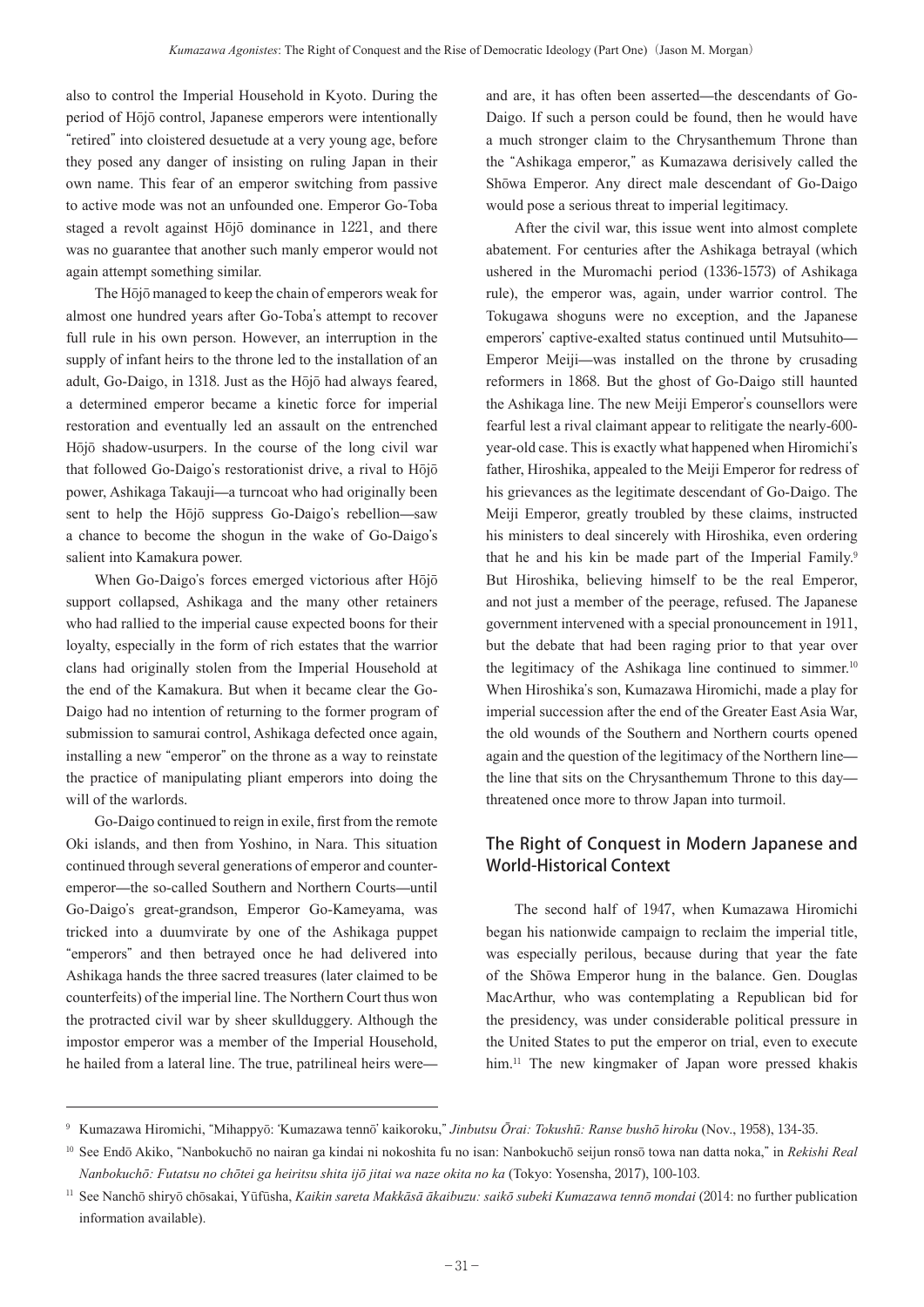and smoked a corncob pipe, but in respect of his sway over the Imperial Household he was the virtual reincarnation of Ashikaga Takauji. MacArthur had to contend with an entirely different set of circumstances, to be sure, than did his shogunal predecessors. But in many ways MacArthur's challenges had been Ashikaga's, too. Both men had to weigh a host of complications and possible repercussions, whether the decision was to keep the imperial status quo or overturn it. But there was a key difference. Popular sentiment, and the certainty of being blamed if another civil war broke out in the wake of a badly made decision on the emperor's status, weighed much more heavily in MacArthur's mind than it had in Takauji's.

But in the twentieth century as in the fourteenth, the honor of monarchs must needs contend with the machinations of generals. Amid the fraught interplay of the Imperial Household, the American Occupation, the new constitution devised to keep Japan in perpetual vassalage to the Washington hegemon, and the security arrangement between the United States and Japan which made the latter a policy adjunct of the Pentagon, we must go deeper to get at the heart of the issue raised by Kumazawa. What had changed, and not changed, in respect of the right of conquest?<sup>12</sup> The crux of the several narrative planes—Kumazawa, the Meiji Emperor, Emperor Go-Daigo, Emperor Go-Kameyama, and the Shōwa Emperor whose fate it was to run the most treacherous gauntlet in Japanese history—is the conquering force of warriors, and the ways in which the justifications for conquest have shifted over time.

The right of conquest is virtually unheard-of today—a relic buried in the distant past, perhaps, when kings and empires waged war for booty and plunder, but no longer applicable in the age of the United Nations, the Geneva Convention, and the Kellogg-Briand Pact. But in appealing to Gen. Douglas MacArthur, the Supreme Commander of the Allied Powers, an American warrior who ruled Japan by virtue of victory in violent conflict, Kumazawa Hiromichi was tacitly acknowledging that the right of conquest was still very much at work in the world. It is highly significant that, while Kumazawa Hiroshika appealed to the Meiji Emperor,

Kumazawa Hiromichi and other postwar pretenders to the throne appealed, not to the Shōwa Tennō, but to a man born in Arkansas, educated in Texas, and dispatched by a government wedged into reclaimed swampland between Maryland and Virginia. By dint of having won a war, the Americans had acceded to ruling legitimacy. And the American turn at straddling the globe like a colossus shows that the right of conquest had come to be couched in very different language than before. When Mr. Izumo, the exasperated letter-writer whose remarks appeared in the *Jiji Shimpo* in 1947, pointed out that Kumazawa was being laughed at by "the people," he was unwittingly rehearsing the very logic of popular endorsement (whether real or manufactured) that had underwritten the Americans' entire foray into the forging of empire: might makes right if there are elections which follow tidily in might's train.

In order to understand Kumazawa's appeal to Gen. MacArthur and the American Occupation of Japan overall, then, we must understand the right of conquest. What is the right of conquest, and how, if at all, has it changed? The best summary source remains Sharon Korman's 1996 monograph *The Right of Conquest: The Acquisition of Territory by Force in International Law and Practice*. The title is slightly misleading. Korman's thesis is that the right of conquest as understood today is about both territorial acquisition (she gives a wide range of examples, such as the United States' acquisition of the Philippines, Israel's annexation of the Golan Heights, and Indonesia's appropriation of East Timor), but also, and much more importantly, how territorial acquisition has given way to ideological justifications for warfare. It may be technically illegal for states to wage "aggressive war" now, but that has clearly not prevented them from doing just that. Therefore, the right of conquest now encompasses something very different from "the acquisition of territory by force". It has, in the twenty-first century, much more of an ideological than a territorial valence, and has been moving increasingly in this direction for nearly two hundred and fifty years.<sup>13</sup>

Whereas princes of the past could point to their own territorial ambitions as cause for invasions of others'

 $12$  "Perhaps nothing is more indicative of the social and psychological revolution now in progress in Japan than the changed status of the Imperial Family. This change has been wrought in two years and is so drastic that if any one [sic] in Japan had even suggested it before the war, he would have paid for his rashness with his life. [...] First to feel the effects of the revolution was the Emperor himself. [...] The new constitution removed the Emperors [sic] sovereign rights and conferred them on the people. The nation—its land and its people—which hither to [sic] had been the private property of the Emperor, was given to the people. The freedom to decide their own destiny, think as they pleased, and govern themselves was granted to all subjects, who became citizens. [...] The Emperor lost all political power and remained a symbol of the nation and the people's unity. He retains his empty title of ʻEmperor' but has no empire over which to reign. The Japanese Empire has fallen and the so-called Emperor is reduced to a colorless, powerless, little King who reigns, but does not rule, over four small islands which are called Japan." *MacArthur Archives, Classified GHQ Intelligence Reports on the History of the Chrysanthemum Throne*, "Part 3: Imperial Family Loses Status," dated both 13 and 15 December, 1947, found in *Declassified Documents from the MacArthur Archives,* in *Kaikin sareta Makkāsā ākaibuzu*, op. cit.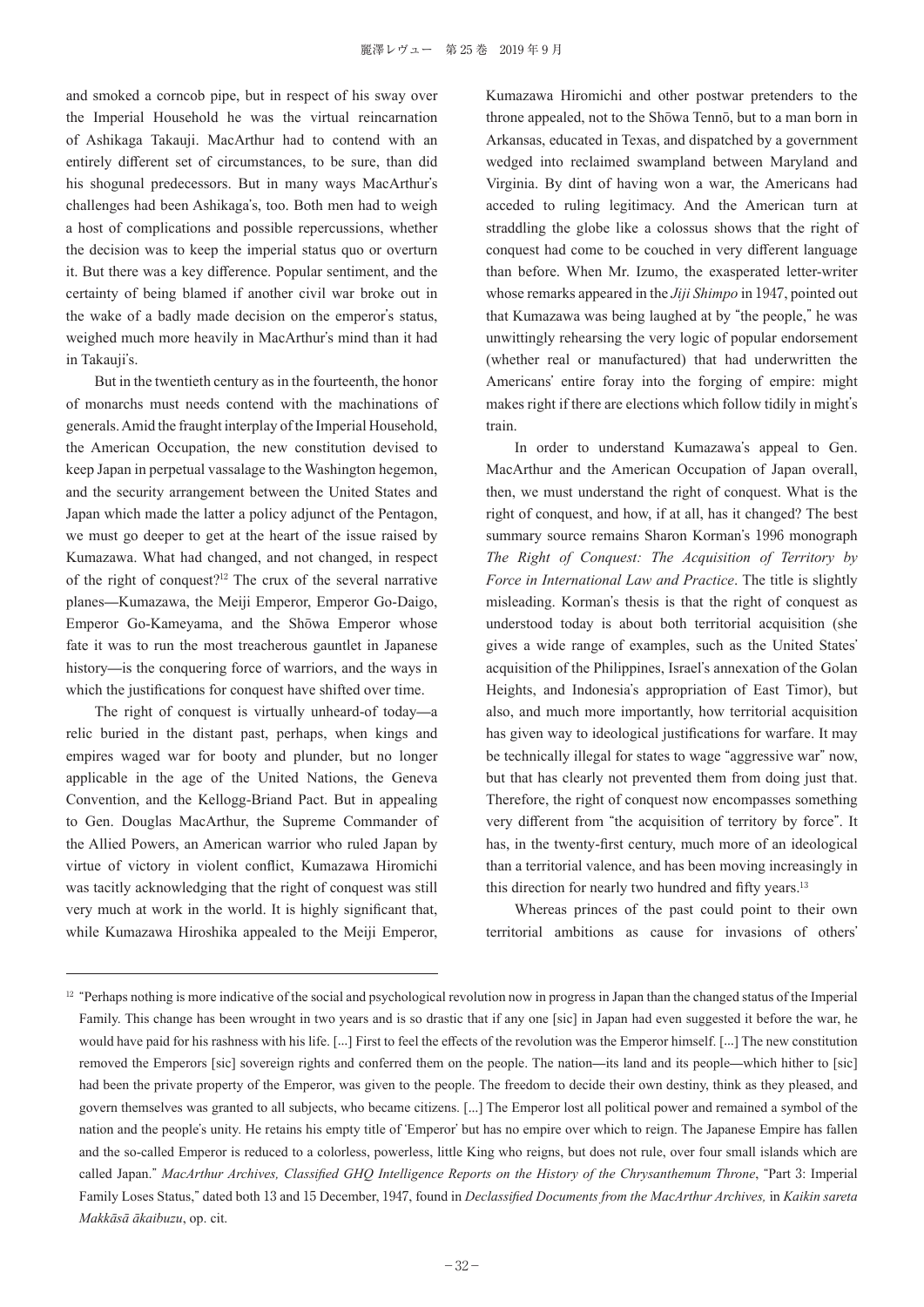lands, governments today must claim some other reason— "security," "preemptive action," "maintaining the rule of law," "counterterrorism," and "making the world safe for democracy" have all been cited by warring rulers of recent memory—for taking military action against rival states. Before crossing the tiny Rubicon River in 49 BC, provincial governor and Roman general Julius Caesar told his armies that it was his drive for power that compelled him to transgress the traditional frontier of Rome proper and do battle against his homeland. His legions, convinced, followed him across the sacred dividing line between home and abroad and into civil war. The will of princes remained the soul of the law until at least the time of Frederick the Great, whose transparently fatuous justifications for invading Silesia in 1740—justifications concocted at his direction by his hapless ministers of "justice"—belied whatever veneer of international law jurists might have been able to apply to European *realpolitik*.

Gradually, however, such kinetic machismo fell out of favor. Even some crowned heads of Europe were shocked by Frederick the Great's naked ambition, and a consensus began to emerge among scholars of law that abrupt maneuvers by covetous monarchs—such as Frederick's, which touched off the Seven Years War, the first truly world war in history had to be tucked under the cover of international law and somehow contained. As the "Enlightenment" ideas of John Locke, Immanuel Kant, and Jean-Jacques Rousseau gained traction in Europe, concepts, and not the will to power, became the preferred screen for acts of ambition. The trend toward ideological justification for preemptive strikes has continued apace, such that, today, it is rare for any state to admit that territorial aggrandizement or unprovoked aggression is justified by the sovereign's will to power. When the CIA, FBI, and other agencies of the United States federal government orchestrated a coup against President Donald Trump, for example, they claimed to be acting to "preserve the sanctity of the democratic process". <sup>14</sup> Few men would dream of failing, as Caesar had, to try to sanction his play for power with an "Enlightenment" trope. Such appeals to ideologies—the universal solvent of responsibility in the modern world—are *de rigueur* in the twenty-first century.

The key tension in the evolution of the right of conquest, as Korman makes clear, is between practical necessity and theoretical nicety. In theory, *ex injuria jus non oritur*: "rights

cannot arise from a wrong or unjust act". <sup>15</sup> I cannot commit a crime and then claim that I have derived a benefit from my actions. If I rob a bank, for instance, or trespass on someone's private property, I cannot claim that the money or the property is rightfully mine, just because I was strong or clever enough to take it. Ostensibly, rights and jurisprudence are rooted in substantial due process and the rule of law.

In practice, however, states often *do* recognize the wanton acts committed by other states. <sup>16</sup> In fact, the mutual recognition of acts of aggression was long a bedrock principle of international law. As Korman explains:

Prior to the twentieth century, positive international law did not distinguish between just and unjust causes of war, nor did it prohibit the use of force for territorial aggrandizement, so that the seizure of territory by an aggressor involved no *injuria* and the maxim [of *ex injuria jus non oritur*] did not apply. It was only after the First World War, when international law prohibited the acquisition of territory by conquest, that the conflict between conquest and the *ex injuria jus non oritur* principle became important; and even then the problem did not arise in respect of the validity of the fruits of past aggression, because of the applicability in such cases of the principle of intertemporal law—namely, that the legal validity and effects of events have to be judged by reference to the law in force at the time they occurred.<sup>17</sup>

There is thus a basic contradiction at the heart of international law, a contradiction which undermines the discipline even as states appeal to it for justification for their own actions. Weaker states claim that rights do not arise out of unjust actions. However, the fact is that rights can and do arise out of injustices, and have very often arisen out of even the grossest violations of territorial sovereignty and the worst infringements on basic human rights in the past.

At the same time, this contradiction, while seeming to invalidate international law tout court, simultaneously bolsters it, too, because the moral component of state-to-state interaction does not disappear, no matter how many times it is dispensed with.

Prior to the twentieth century, there were numerous

<sup>13</sup> See Noam Chomsky, with Edward Said, *Acts of Aggression: Policing "Rogue" States* (New York: Seven Stories Press, 1999) and Carl Schmitt, tr. George Schwab, *Political Theology: Four Chapters on the Concept of Sovereignty* (Chicago: University of Chicago Press, 2006).

<sup>14</sup> See Jason Morgan, Let Us Now Praise Famous G-Men, *Chronicles*, July, 2019.

<sup>15</sup> Korman, 12

<sup>&</sup>lt;sup>16</sup> This is essentially the argument deployed by Naramoto Tatsuya in dismissing Kumazawa's claims. See Naramoto Tatsuya, ed., *Tadashii Nihonshi* (Tokyo: Kawade Shinsho, 1955), 81-84.

<sup>&</sup>lt;sup>17</sup> Korman, 12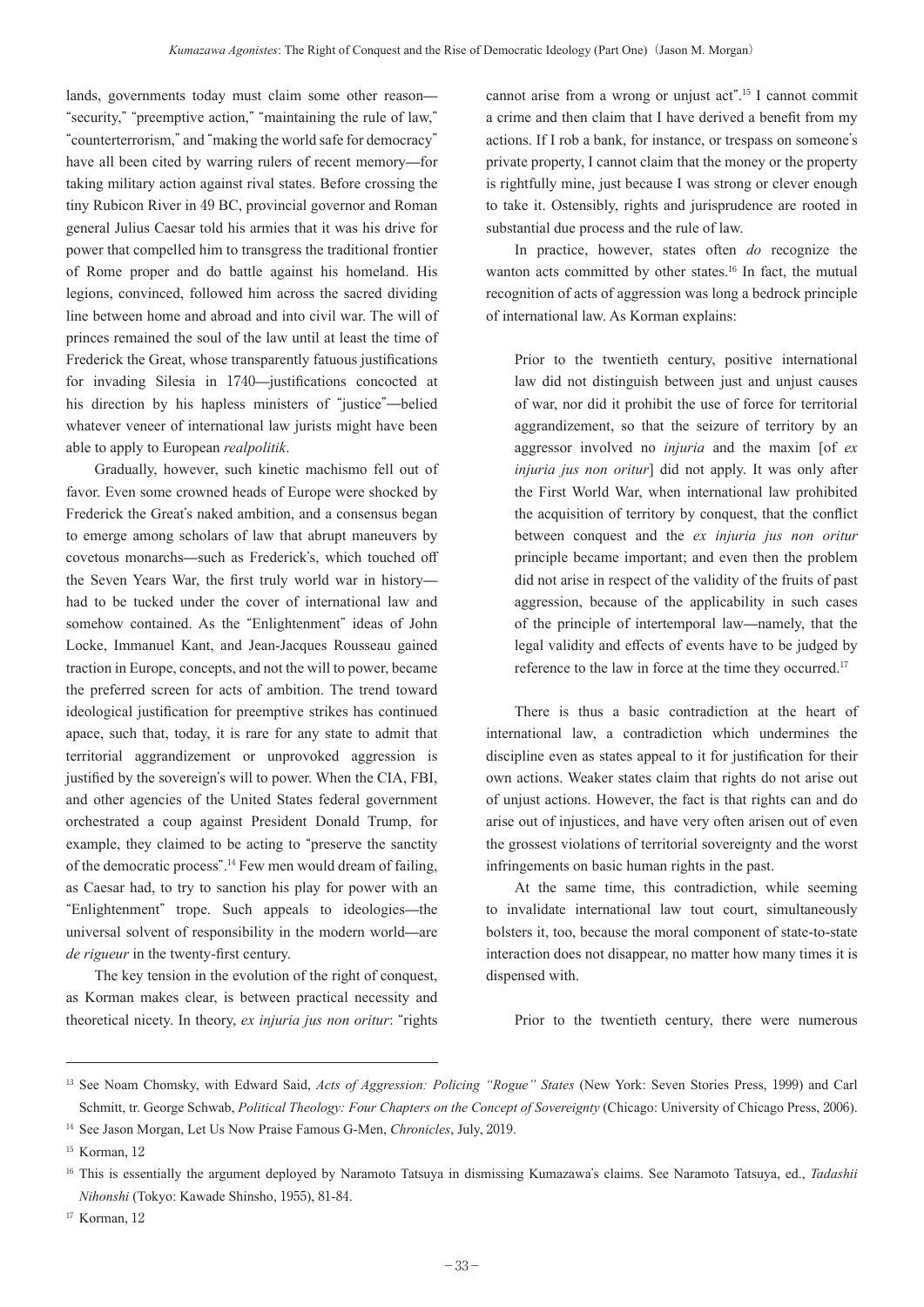instances in which the threat or use of force to acquire territory was regarded as unjust, even though the threat or use of force to acquire territory was not illegal. This was a consequence of the fact that under the traditional international system, states considered themselves subject to moral restrictions on their right to resort to war, even if they were not also subject to legal restrictions in that respect. It was, therefore, precisely this lack of correspondence between the requirements of international morality, which disapproved of wars fought for an unjust cause and of conquest resulting from such wars, and the requirements of international law, which did not, which appeared on the political plane to prevent the operation of the principle that from a wrong or unjust act, no rights could arise.

Moreover, even from the standpoint of legal theory independently, that is to say, of any moral or political considerations—there was an undeniable incongruity inherent in an international legal system which recognized the unrestricted right of states to resort to war and conquest. 18

It was therefore a perennial challenge to the seeming lawlessness of sovereigns that conquest required some kind of explanation beyond the mere fact of princely ambition.

Indeed, this challenge is also at the core of international law. As Yoram Dinstein explains:

the freedom to indulge in war without thereby violating international law seemed to create an egregious anomaly. It did not make much sense for the international legal system to be based on respect for the sovereignty of States, while each State had a sovereign right to destroy the sovereignty of others. On the one hand, it was incumbent on every State to defer to a plethora of rights accorded to other States under both customary and conventional

international law. On the other hand, each State was at liberty to attack any other State whenever it pleased.

This state of affairs yielded the paradoxical consequence that under traditional international law a new *status quo* could legally originate in the destruction of the legal rights of others. It is precisely this phenomenon, reflected in the regular sanctioning in international law of territorial change brought about by force, and of peace treaties imposed upon the defeated, which has led Robert W. Tucker to identify as a characteristic feature of the traditional international system ʻthe virtually unrestricted operation of the principle *ex injuria jus oritur*, and thus ... the near equation of law with power'—notwithstanding the fact that the use of force to acquire territory was not technically an *injuria* under that system. 19

This "paradox" required a repair, and the binding eventually chosen to seal the breach between theory and practice was ideology. The watershed separating the older paradigm of right of conquest coexisting uneasily with moral sanction, to the new, and current, paradigm of right of conquest operating under cover of ideological justification, was the French Revolution.

## Democratic Ideology as Sublimation of the Right of Conquest

Before the French Revolution, so-called "Enlightenment" thinkers such as John Locke and Jean-Jacques Rousseau had begun to espouse a theory of government based upon the consent of the governed. Most famously, Rousseau's *Social Contract* implied that governments enjoyed the sanction of those under their control. If governments lost this sanction, then they lost legitimacy, and populations had the right to revolt and replace the government which had broken the social contract. <sup>20</sup> "The doctrine of the self-determination of peoples,"

<sup>&</sup>lt;sup>18</sup> Korman, 13

<sup>19</sup> Korman, 14, citing Michael Akehurst, *Lectures on Modern History* (London: Macmillan, 1926), P.P. Shafirov, *A Discourse Concerning the Just Causes of the War between Sweden and Russia: 1700-1721* (1717) (Dobbs Ferry, NY: Oceana Publications, 1973), Hedley Bull, *The Anarchical Society: A Study of Order in World Politics* (London: Macmillan, 1977), Malcolm N. Shaw, *International Law*, 3rd Ed. (Cambridge: Grotius Publications, 1991), and Yoram Dinstein, *War, Aggression and Self-Defence* (Cambridge: Grotius Publications, 1988).

<sup>&</sup>lt;sup>20</sup> Korman asserts that the new "Enlightenment" view, and especially that of Emer de Vattel (1714-1767), "tempered" previous centuries' conceptions of absolute monarchy. Korman finds that "the indiscriminate nature of the laws of war (and thereby of the right of the victor) was itself a function, partly, of the conception of war which prevailed at the time (as it had also prevailed in antiquity and the Middle Ages) before the modern state had fully developed, according to which war was a contention between the whole populations of belligerent states. This conception implied that ʻevery subject of one belligerent, whether an armed and fighting individual or not, whether man or woman, adult or infant, could be killed or enslaved by the other belligerent at will.' Korman, 30, citing Lassa Francis Lawrence Oppenheim, *International*  Law, 1<sup>st</sup> ed. (London: Longmans, Green, 1905-06), 59. However, it is dubious whether this "all-population belligerency" really improved after Rousseau. Cf., e.g., Dresden, My Lai, the Moros, Nagasaki, and Wounded Knee.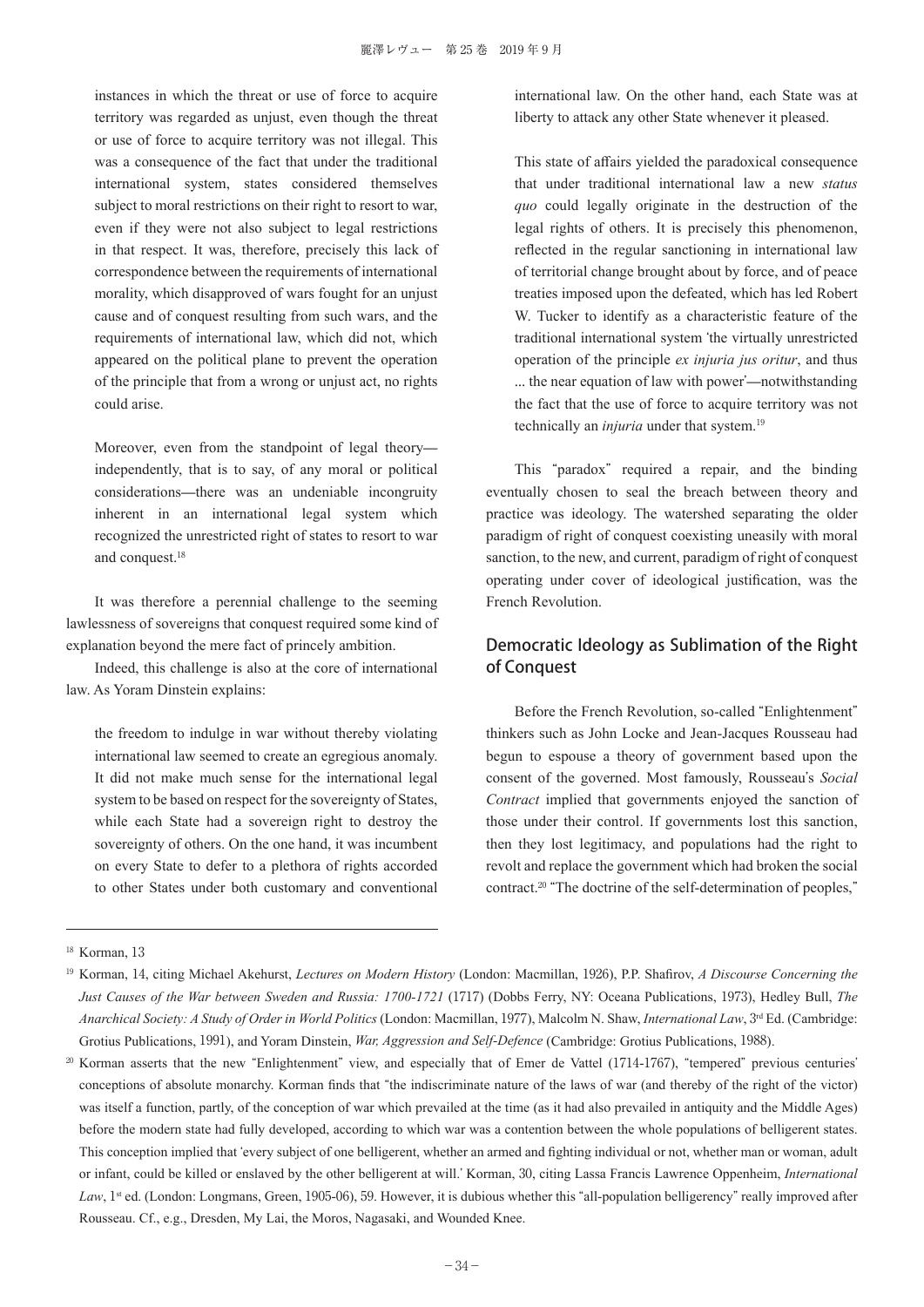#### Korman states,

which became in 1789 the ideology of the French Revolution, had, by the time of Napoleon's defeat in 1814, spread across Europe to an extent that made it impossible for the patrimonial principle [of *imperium* seen as coterminous with *dominium*] to be restored or incorporated as it had previously been into international law or morality. [...] The logical corollary was that the right of conquest [...] could itself no longer be part of international law. For if the principle of self-determination applies, then a victor cannot have a right to rule by virtue of *conquest*, but only by virtue of the people's *consent*. 21

In other words, the physical fact of territorial conquest no longer sufficed to justify aggression. Under the new Lockean/ Rousseauan scheme, the consent of "the people" had to be consulted before any military action could be considered to have effected a permanent change in the geopolitical landscape.

The "self-determination of peoples" was just one thread in the ideological tapestry which was being woven de novo between 1789 and the Congress of Vienna (1814-1815). But this self-determination came with an important condition. Not all self-determination was to be treated equally. As Rousseau, the intellectual godfather of the Terror, had argued, "sometimes people must be forced to be free". <sup>22</sup> True to their roots, the French ideologues:

took an active interest in the right to intervention [in other countries' internal affairs], arguably to ensure freedom and human rights, in reality to extend French hegemony. [...] War thus assumed the character of a crusade and made the unwritten laws governing the ʻcontrolled' conduct of war a thing of the past.<sup>23</sup>

The French Revolution thus confirmed and amplified the "Enlightenment" trend of seeking cover for geopolitical realities in the plebiscite and not in the will of the monarch or emperor. In actual practice, however, plebiscites were new wineskins for the old wine of aggression. The only difference was semantic; the facts of conquest remained as before.

While as late as the latter days of the British Empire England largely hewed to the older doctrine of right of conquest, <sup>24</sup> the United States eventually came to embody the spirit of the Congress of Vienna and of the French Revolution in its own expansion and conquest. From the beginning, the young American country justified its expansion—indeed, its very birth—in ideological terms. The American Founding Fathers, in high-flown language cribbed largely from John Locke and rinsed liberally in the rhetoric of Rousseau, argued not that England had no title to the American colonies (title was a given—the Americans did not question that the English had appropriated title from the Native Americans by virtue of Lockean notions of development of natural materials and liberal notions of inherent cultural superiority), but that it had no *right* to govern them. And that right had been forfeited by failure to adhere to emerging Thermidorian ideologies *avant la lettre*. The most vociferous American colonists claimed that England's having abrogated a now-familiar list of ideological platitudes that the colonists accepted as axiomatic facts rendered null and void the English title to the New World. What the English had taken by force, in other words, the Americans now claimed in the name of ideas. While violence was also the method by which the colonies separated from the mother country, of course, the United States was seen, from the beginning, as an experiment, a swelling ideological tide, not won by the old ways of conquest but granted due to a surfeit of Rousseauan rectitude.

This ontological priority of ideology is on display from before 1776 until the present hour. <sup>25</sup> Supreme Court Justice John Marshall, for example, famously referred to Indian tribes as "domestic dependent nations," a decision in keeping with Robert Phillimore's assessment that "it has become a cardinal maxim of [the United States Supreme Court's] public jurisprudence that the system under which the United States were settled has been that of converting the *discovery* of the

<sup>&</sup>lt;sup>21</sup> Korman, 37, italics in original. The French National Assembly proclaimed the French Revolution to be "a new international law. ... Hitherto only states had possessed legality; men followed the soil as it was conquered or ceded. On May 22, 1790, the Constituent Assembly formally renounced the right of conquest, declaring that man's will, freely expressed, was to determine the destiny of the soil." Georges Lefebvre, trans. Elizabeth Moss Evanson, *The French Revolution: From Its Origins to 1793* (London: Routledge and Kegan Paul, 1962), 196, cited in Korman, 121.

<sup>&</sup>lt;sup>22</sup> Jean-Jacques Rousseau, *The Social Contract* (1762), Book I, Ch. 7, "The Sovereign".

<sup>23</sup> Heinz Duchhardt, "From the Peace of Westphalia to the Congress of Vienna," in Bardo Fassbender andAnne Peters, eds., *The Oxford Handbook of the History of International Law* (Oxford: Oxford University Press, 2012), 649.

<sup>24</sup> See Rudolf Dolzer, "Falkland Islands (Malvinas)," *Encyclopedia of Public International Law* 12 (1990), cited in Korman, 105.

<sup>&</sup>lt;sup>25</sup> The contrast between the new American nation and the old British formulation of colonial rule is striking in hindsight. See, for example, Parliamentary debates over the Quebec Act of 1774, Korman, 33 ff., citing, inter alia, William Harrison Woodward, *A Short History of the Expansion of the British Empire, 1500-1930* (Cambridge: Cambridge University Press, 1931).